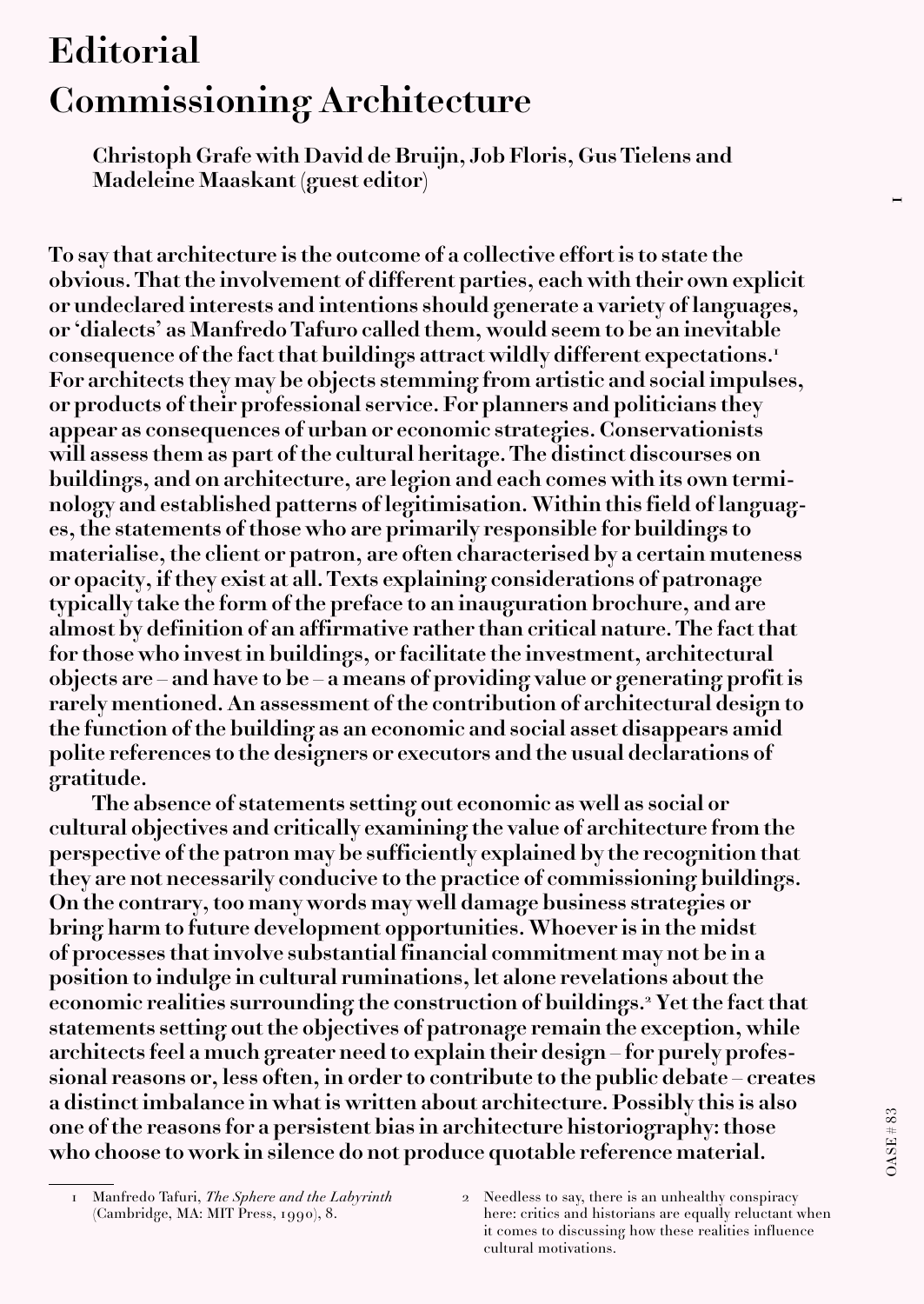# **Redactioneel Opdrachtgevers in de architectuur**

**Christoph Grafe en David de Bruijn, Job Floris, Gus Tielens en Madeleine Maaskant (gastredacteur)**

**Wie zegt dat architectuur het resultaat is van een collectieve inspanning, trapt een open deur in. De betrokkenheid van verschillende partijen, elk met hun eigen expliciete of impliciete belangen en bedoelingen, genereert een verscheidenheid aan talen of 'dialecten', zoals Manfredo Tafuri ze noemde. Dit lijkt een onvermijdelijke consequentie te zijn van het feit dat gebouwen sterk uiteenlopende verwachtingen wekken.1 Voor architecten kan het gaan om objecten die voortkomen uit artistieke of sociale impulsen, of om de producten van hun professionele activiteiten. Stedenbouwers en politici vatten ze op als het gevolg van stedelijke of economische strategieën. Monumentenzorgers beoordelen of gebouwen deel uitmaken van het culturele erfgoed. Er zijn legio verschillende betogen over gebouwen en over architectuur, en elk betoog brengt een eigen terminologie en eigen gevestigde manier van rechtvaardiging met zich mee. Binnen dit veld van verschillende talen worden de beweringen van hen die primair verantwoordelijk zijn voor de realisatie van het gebouw, de opdrachtgevers, vaak gekenmerkt door een zekere oppervlakkigheid of ondoorgrondelijkheid – als ze überhaupt al bestaan. Vaak nemen teksten die de overwegingen van opdrachtgevers verklaren, de vorm aan van een voorwoord bij een of ander inaugureel drukwerk, en zijn ze bijna per definitie eerder bevestigend dan kritisch van aard. Zelden wordt benoemd dat architectonische objecten voor degenen die in gebouwen investeren of zo'n investering faciliteren, een middel zijn (en moeten zijn) om waarde te creëren of winst te genereren. De beoordeling van de bijdrage van het architectonisch ontwerp aan de functie van het gebouw als een economisch en sociaal goed gaat teloor te midden van beleefde verwijzingen naar de ontwerpers of uitvoerders en de gebruikelijke uitingen van dankbaarheid.** 

**Wellicht wordt de afwezigheid van verklaringen over zowel economische als sociale of culturele doelstellingen, en omtrent kritisch onderzoek naar de waarde van de architectuur vanuit het gezichtspunt van de opdrachtgever, afdoende verklaard door te onderkennen dat zulke argumenten niet noodzakelijk zijn voor de praktijk van het opdrachtgeverschap. Integendeel, het is zelfs mogelijk dat een teveel aan woorden commerciële strategieën schaden of nadelig zijn voor toekomstige ontwikkelingen. Iemand die midden in een proces zit, waarbij aanzienlijke financiële verplichtingen betrokken zijn, bevindt zich misschien niet in de positie dat hij zich de luxe van culturele overpeinzingen – laat staan van onthullingen over de economische realiteiten rondom de constructie van gebouwen – kan veroorloven.2 Feit blijft dat uiteenzettingen omtrent de doelstellingen van opdrachtgevers uitzonderlijk zijn, terwijl architecten een veel grotere** 

 $OASE #83$ OASE # 83

 $\sim$ 

1 Manfredo Tafuri, The Sphere and the Labyrinth (Cambridge, MA: MIT Press, 1990), 8.

2 Het hoeft geen betoog dat hier een ongezonde samenzwering aan de gang is: critici en historici zijn gelijkelijk onwillig te bespreken, welke invloed deze realiteiten op culturele beweegredenen uitoefenen.

**Particularly in the historiography of modern architecture, which relies heavily on the manifestoes and writings of architects, the discourse on design primarily proceeds from the considerations of the designer and examines how these may be embodied in the architectural object. Originating in the figure of the artist who represents an avant-garde, modern architecture's history tends to single out the architect as individual author, who heroically persuades the outside world and his (and rarely her) client of his ground-breaking ideas.3 So, strangely, precisely the modern architecture that sought to legitimise itself by referring to events outside its own discipline has attracted excessive forms of architectural hero-worship. Considering the necessarily dependent relation between designer and client, the priority that modern architecture discourses have given to the author-architect is remarkable: not only is there often a lack of awareness of factors from outside the discipline, but the role of client in the development of architecture cultures also remains strangely underexposed (as is that of the structural and other engineers). Post-war architecture discourses introduced the notion of the 'user' whose expectations and needs the profession was to satisfy. Even so, this user more often than not remained a blank canvas onto which architects could project assumptions, while the client remained invisible.** 

### **Patronage and Architecture History**

**If we now propose to examine the role of patronage in architecture this is at least partly because we accept that buildings or architectural projects can never be fully understood without knowledge of how those who commissioned thought about them. Appearing in the background at decisive moments in the work of Palladio, Mies or Rietveld their clients – Giangiorgio Trissino, Grete Tugenthat and Truus Schröder-Schräder – loom large. Adolf Loos's Raumplan experiments or Arne Jacobsen's form research would be unthinkable without the cultural ambitions of the Viennese bourgeoisie of the interbellum, or the search by Danish school directors and contractors for an expression of their ideal of a civilised society after the Second World War. The consideration of architecture from the perspective of those who take the initiative for its construction, who wish to see something of themselves reflected in the result, who want to live in the building or who appropriate it and have economic expectations for the future, implies a more nuanced approach in treating architectural design as the work of solitary authors. It is also an attempt to reveal the architecture of cities or buildings as objects upon which divergent, at times contradictory expectations are projected – expectations that sometimes are explicit, sometimes remain unexpressed, and that assume their material form in architecture. If power speaks many dialects, as Tafuri noted, and if it is the task of historiography or criticism to reveal the collisions between these, then the ways in which architects and their clients conceptualise and talk about the projects that they share surely must be of particular interest. In qualifying the role of the architects as the single author, the study of building as the outcome of the ambitions and efforts of their clients might also help us overcome the preoccupation of the past two decades with star-designed buildings.** 

<sup>3</sup> Alice Friedman has drawn attention to the setup of (male) architects and their (female) clients, emphasising the prominent role of women patrons for the breakthrough of the pre-Second World War modern

avant-garde. Cf Alice T. Friedman, Women and the Making of the Modern House (New York: Harry N. Abrams, 1998).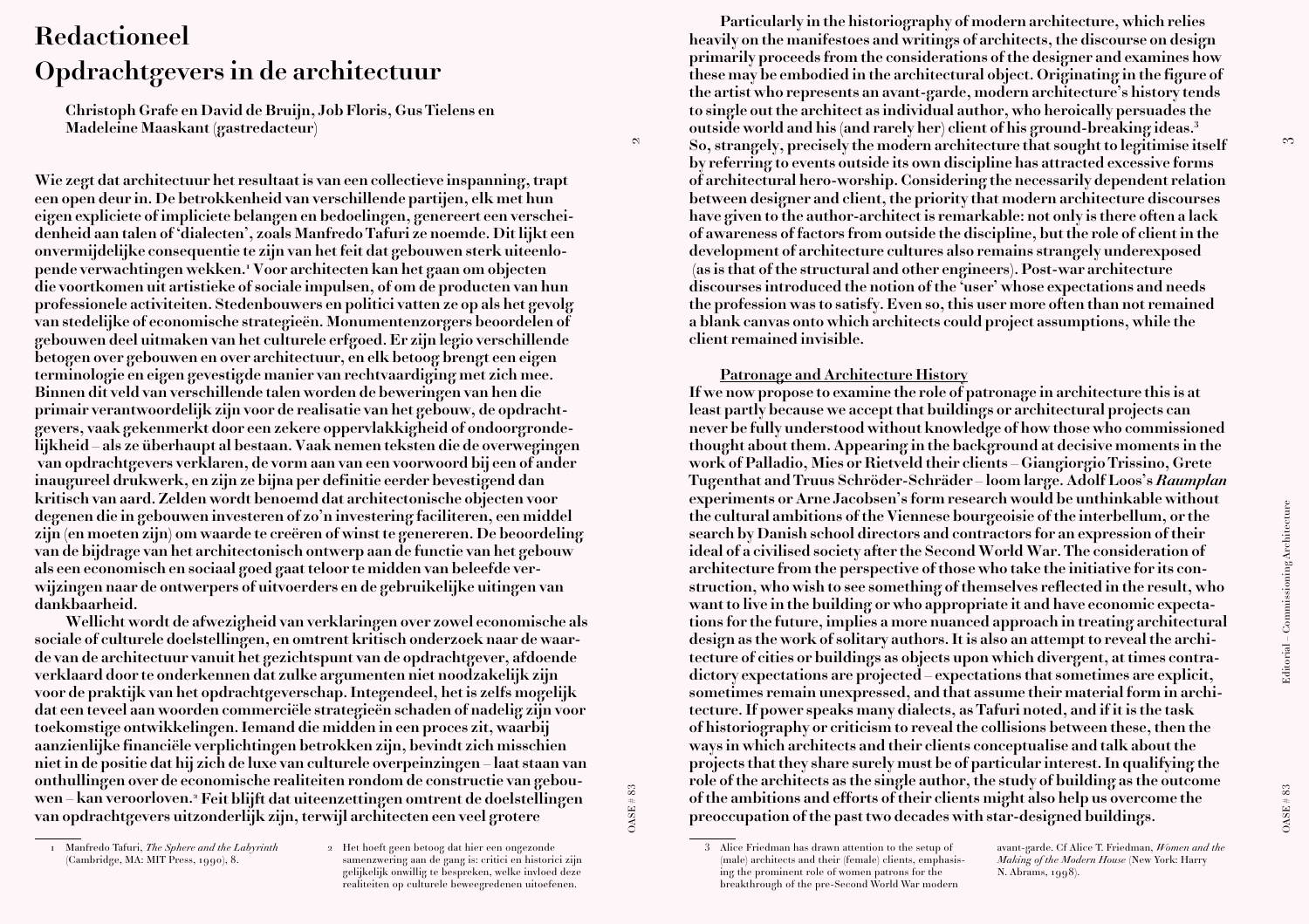**behoefte voelen hun ontwerp toe te lichten – uit strikt professionele motieven of, wat minder vaak voorkomt, om bij te dragen aan het publieke debat – en dit veroorzaakt een onmiskenbare onbalans in wat er over architectuur wordt geschreven. Dit is mogelijk ook één van de oorzaken van een hardnekkig vooroordeel in de architectonische geschiedschrijving: zij die verkiezen in stilte te werken, produceren geen citeerbaar referentiemateriaal.** 

**Vooral waar het gaat om de geschiedschrijving van de moderne architectuur, die zwaar leunt op de manifesten en geschriften van architecten, wordt het discours over de architectuur gedomineerd door de overwegingen van ontwerpers en hun belichaming in het architectonisch object. Uitgaand van de figuur van de kunstenaar die symbool staat voor de avant-garde neigt de geschiedenis van de moderne architectuur ertoe de architect uit te lichten als een individuele auteur, die de maatschappij en zijn (in zeldzame gevallen haar) opdrachtgever stoutmoedig overtuigt van zijn grensverleggende ideeën.3 Merkwaardig genoeg heeft dus juist de moderne architectuur, die trachtte zichzelf te legitimeren door verwijzen naar ontwikkelingen buiten haar eigen discipline, excessieve vormen van architectonische heldenverering aangetrokken. Gezien de per definitie afhankelijke relatie tussen ontwerper en opdrachtgever is het opmerkelijk dat de moderne architectonische discussie prioriteit heeft gegeven aan de auteurarchitect: niet alleen is er vaak een gebrek aan bewustzijn wat betreft factoren buiten de discipline, maar de rol die de opdrachtgever speelt in de ontwikkeling van de architectonische cultuur blijft ook eigenaardig onderbelicht (net zoals die van constructeurs en andere ingenieurs). In naoorlogse discussies over architectuur werd het concept geïntroduceerd van de 'gebruiker', wiens verwachtingen en behoeften de beroepsgroep diende te bevredigen. Maar deze gebruiker bleef toch vaker wel dan niet een onbeschreven blad waarop architecten veronderstellingen konden projecteren, terwijl de opdrachtgever buiten beeld bleef.** 

**Opdrachtgeverschap en architectuurgeschiedenis** 

**Ons voorstel om de rol van het opdrachtgeverschap in de architectuur te onderzoeken, is tenminste deels gebaseerd op de aanname dat gebouwen of architectonische projecten nooit ten volle kunnen worden begrepen als we niet weten hoe de opdrachtgever over ze dacht. Op kritieke momenten in het werk van Palladio, Mies of Rietveld zijn hun opdrachtgevers – Giangiorgio Trissino, Grete Tugenthat en Truus Schröder-Schräder – nadrukkelijk op de achtergrond aanwezig. De Raumplan-experimenten van Adolf Loos en het vormonderzoek van Arne Jacobsen zouden ondenkbaar zijn geweest zonder de culturele ambities van de Weense bourgeoisie tijdens het interbellum of de zoektocht van Deense school-directeuren en aannemers naar een manier om hun ideaal van een beschaafde samenleving na de Tweede Wereldoorlog tot uitdrukking te brengen. Als de architectuur wordt bekeken vanuit het gezichtspunt van degenen die het initiatief nemen voor de bouw ervan – die in het resultaat iets van zichzelf willen herkennen, die in het gebouw willen wonen of het in bezit nemen, en er economische toekomstverwachtingen van hebben – impliceert dat een meer genuanceerde benadering in de behandeling van architectonisch ontwerp als het werk van meerdere auteurs. Het is ook een poging de architectuur van steden** 

3 Alice Friedman vestigde de aandacht op de situatie van (mannelijke) architecten en hun (vrouwelijke) opdrachtgevers, en benadrukte de prominente rol die vrouwelijke opdrachtgevers speelden bij de door-

braak van de moderne avant-garde van voor de Tweede Wereldoorlog. Zie: Alice T. Friedman, Women and the Making of the Modern House (New York: Harry N. Abrams, 1998).

**While the picture of the architect as someone who does creative work remains based on an understanding of the profession that has its origins in the Renaissance and that is still latently present, the patron (or client, or commissioner) appears in all sorts of guises and constellations, from absolute monarchs to the bureaucracies of the twentieth-century welfare states, from idiosyncratic theosophists to venture capitalists, from idealistic directors of hospitals or schools to nameless and faceless committees or the real estate divisions of corporations. A comprehensive taxonomy of patronage is hardly possible. In this issue of** OASE **we limit ourselves to presenting a selection of specific encounters between patrons and designers. There is Charles de Beistegui, the excentric millionaire, who commissioned the young Le Corbusier to design a sophisticated apartment overlooking the rooftops of Paris and who intervened in the process to such an extent that the authorship became fundamentally blurred. The result of this confrontation of a patron and an architect apparently (for once) swallowing his pride is a significant episode in the history of modern architecture, and a rare example of the incorporation of surrealist image-making at a time that the architectural avant-garde was obsessed with designing the Existenzminimum. In the 1950s we encounter Phyllis Lambert, whose passion and willpower allowed Mies van der Rohe to realise one of the influential architectural models for post-war corporate architecture, the Seagram Building in New York. With this experience of being instrumental in commissioning a building that was immediately acknowledged as a masterpiece, and thereby writing herself into the history of modern architecture, Lambert then took up the profession and developed into one of the most influential activists for the preservation of North American inner cities (as well as setting up one of the world's most active architecture institutes). Finally we examine the career of a local politician in Sweden, Hjalmar Mehr, whose vision of a modern egalitarian metropolis culminated in the realisation of one of the most radical cultural experiments of the 1960s, the Stockholm Kulturhus.** 

### **Cultures of Patronage**

 $\overline{4}$ 

OASE # 83 Redactioneel – Opdrachtgevers in de architectuur

 $OASE#83$ 

Redactioneel – Opdrachtgevers in de architectuur

**These case studies in themselves do not constitute an alternative history of architecture. They examine particular episodes, examples of visionary patronage without which modern architecture might have taken a different course, providing a loose frame for reflections on the possible role of patronage in the present situation. These reflections, a series of conversations with individuals who commission buildings or advise commissioners are the outcome of a complicated editorial soul-searching that illustrates the difficulty in dealing with clients or patrons in writing about architecture. It was our initial ambition to examine a present state of affairs characterised by economic concentration processes, developers operating at a European scale and the economic logics demanding immediate profits in a sector that historically has been guided by long-term thinking. The effects of the financial crisis (at least in the Netherlands) and the dramatically changed perspectives for both commercial and housing property markets made a comprehensive mapping of the present situation virtually impossible. It will take time before we know how the sector – investors, developers, builders and architects – is being reconfigured and the detailed research that would be required in order to understand these processes is beyond the scope of a journal like OASE. Our**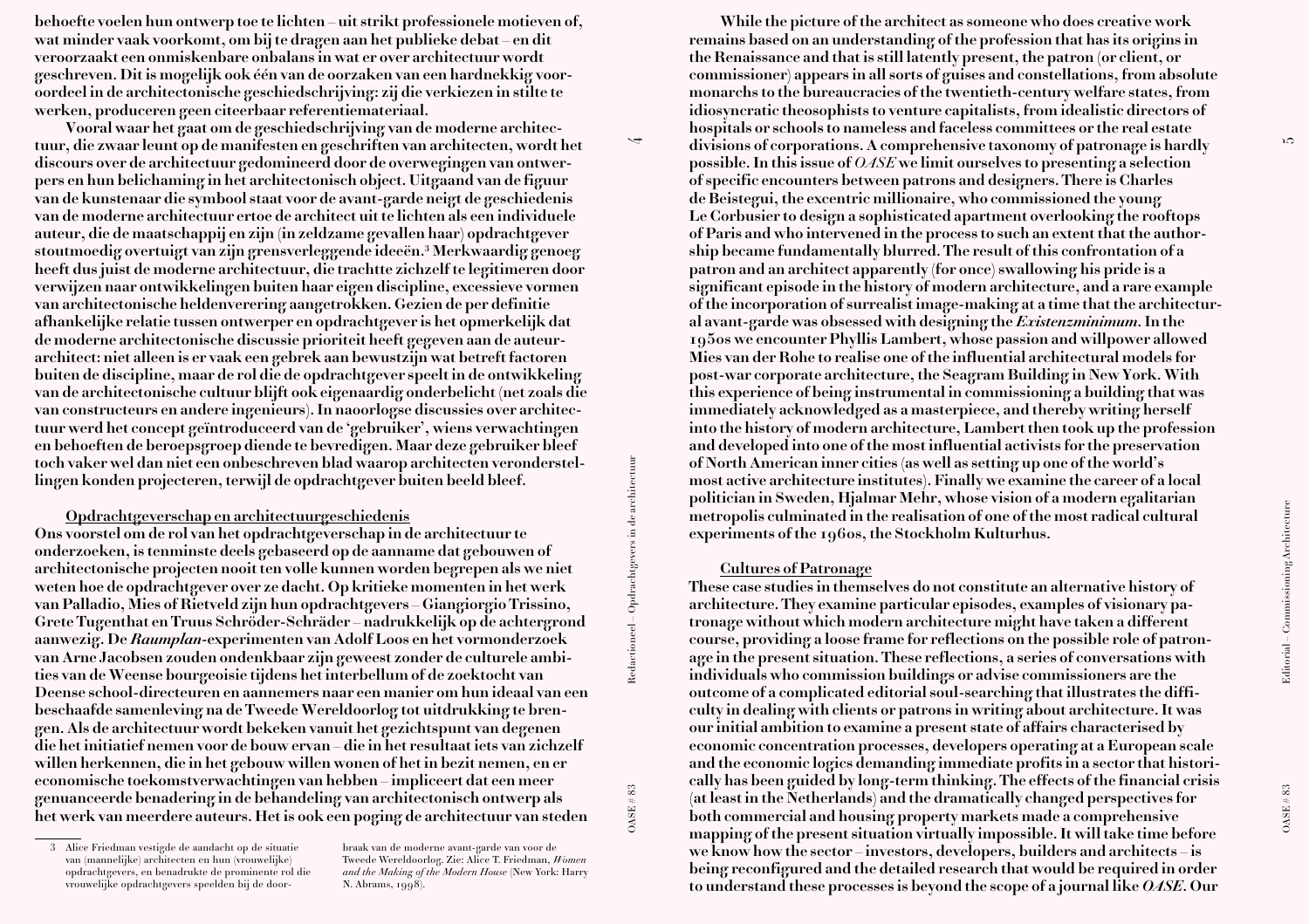**of gebouwen te tonen als objecten waar uiteenlopende, soms conflicterende verwachtingen op worden geprojecteerd – verwachtingen die soms expliciet zijn, soms onuitgesproken blijven en die materiële vorm aannemen in de architectuur. Als macht vele dialecten spreekt, zoals Tafuri opmerkte, en het de taak van de geschiedschrijving of de kritiek is de botsingen tussen deze te onthullen, dan moeten de manieren waarop architecten en hun opdrachtgevers hun gezamenlijke projecten conceptualiseren en bespreken, toch wel van bijzonder belang zijn. Door de inperking van de rol van de architect als een op zichzelf staande auteur, zou het onderzoek naar het bouwen als het resultaat van de ambities en inspanningen van zijn opdrachtgevers ons ook kunnen helpen twee decennia van gepreoccupeerdheid met door sterarchitecten ontworpen gebouwen te boven te komen.** 

**Terwijl het beeld van de architect als iemand die creatief werkzaam is gebaseerd blijft op een opvatting van het vak, die zijn oorsprong heeft in de renaissance en die nog steeds latent aanwezig is, verschijnt de opdrachtgever in allerlei vermommingen en constellaties: van absolute vorsten tot de bureaucratieën van de twintigste-eeuwse welvaartstaat, van eigenaardige theosofen tot risicokapitaalbeleggers, van idealistische ziekenhuis- of schooldirecteuren tot anonieme comités of de vastgoedafdelingen van bedrijven. Een uitgebreide taxonomie van het opdrachtgeverschap is nauwelijks mogelijk. Wij beperken ons hier tot een presentatie van een selectie van specifieke confrontaties tussen opdrachtgevers en ontwerpers. Zo is daar Charles de Beistegui, de excentrieke miljonair die de jonge Le Corbusier opdracht gaf een mondain appartement te ontwerpen met uitzicht over de Parijse daken, en die zozeer ingreep in het proces, dat het fundamenteel onmogelijk blijkt nog vast te stellen wie de auteur was. Deze confrontatie tussen een opdrachtgever en een architect die schijnbaar (voor één keer) zijn trots inslikte, resulteerde in een belangrijke episode in de geschiedenis van de moderne architectuur – en een zeldzaam voorbeeld van de integratie van de surrealistische verbeelding op een moment dat de architectonische avant-garde geobsedeerd was door ontwerpen voor het Existenzminimum. Rond 1950 treffen we Phyllis Lambert, wier passie en wilskracht Mies van der Rohe in staat stelden één van de invloedrijkste architectonische voorbeelden van de naoorlogse commerciële architectuur te realiseren, het Seagram-gebouw in New York. Nadat ze had ervaren hoe het was, een rol te spelen bij de toekenning van de opdracht voor een gebouw dat onmiddellijk werd erkend als een meesterwerk, en daardoor te worden bijgeschreven in de annalen van de moderne architectuur, ging Lambert vervolgens het beroep uitoefenen en ontwikkelde ze zich tot één van de invloedrijkste activisten voor het behoud van Noord-Amerikaanse binnensteden (en zette daarnaast een van de meest actieve architectuurinstituten ter wereld op). Ten slotte bekijken we de loopbaan van een Zweedse lokale politicus, Hjalmar Mehr, die een visioen had van een moderne egalitaire metropool, dat culmineerde in de realisatie van één van de meest radicale culturele experimenten van de jaren zestig van de vorige eeuw, het** *Kulturhus* **in Stockholm.** 

#### **Opdrachtgeversculturen**

**Deze case studies vormen op zich geen alternatieve geschiedenis van de architectuur. Ze nemen bepaalde perioden onder de loep, voorbeelden van visionair opdrachtgeverschap, waarzonder de moderne architectuur mogelijk een ander verloop zou hebben gehad, en ze verschaffen een ruim kader voor overpeinzingen over de mogelijke rol die het opdrachtgeverschap in de huidige situatie** 

**approach is a cultural one, and this, we realised, was best served by focussing on a series of practices of patronage that could be described as forms of cultural activism, both within architecture and in wider fields.** 

**The conversations with patrons in this issue reflect this bias. They are encounters with individuals who operate within the logics of the market, but whose stated objectives are not primarily commercial. They include a landowner exploring new forms of sustainable land use in the context of the highly protected English countryside and commissioning architects with proposals for sensitive building proposals ranging from objects to strategies. There is the Northern German developer whose political convictions and a healthy aversion to the destructive effects of large-scale planning have led him to direct his activities towards inventing intelligent concepts for the reuse of existing buildings. Each of these projects has the nature of a complex rescue operation; together they constitute an extraordinarily coherent project of cultural activism. Similar considerations are also expressed by a Dutch developer who successfully transforms former industrial sites into locations for the services industries and who is now involved in finding new uses for t he superfluous offices that two decades of economic boom have bequeathed to the Netherlands. Finally we include a conversation with the former state architect in Flanders, who has advised local and regional clients in the selection of architects as part of a both enlightened and self-conscious policy of improving design quality in the 'ugliest country in the world'.4 These conversations, we think, make for interesting reading. They reveal some of the preoccupations, passions and obsessions of individuals whose activities as patrons or advisors are not representative for a mainstream, but who have made significant contributions to architecture culture. They are – occasionally tentative, at times outspoken – documents of commitment to notions of collective welfare, expressed in languages that for a long time have been dangerously absent from public discourses, not only on architecture.** 

**The demise of these languages (also the thesis of Tony Judt's last book Ill Fares the Land) is probably nowhere more visible than in the sector of building that has been most closely associated with the common good, social or public housing.5 Noud de Vreeze's article on the paradigmatic cultural shift within the Dutch housing corporations since the 1980s is, au fond, a historical examination of the development of these institutions from socially motivated guardians of quality housing for the masses to commerciallydriven developers.6 In this trajectory 'architectural quality', once a means in the struggle for improving the living conditions of the many, has become an instrument for attracting consumers in an increasingly differentiated housing market. In recording this shift De Vreeze also offers an analysis** 

6 There are parallels elsewhere. Anna Minton examined similar developments in Britain, where under the auspices of New Labour local housing officials have drawn up plans to evict tenants from council estates

 and formerly philanthropic associations have adopted their own version of market logic – often without much of a realistic idea of what precisely this market is. Cf Anna Minton, Ground Control, Fear and Happiness in the Twenty-First-Century City (London: Penguin, 2009). Owen Hatherley brilliantly analyses the language that accompanies these strategies, where every move is 'visionary' and brings about an urban 'renaissance', disguising what is effectively pure profiteering. Cf nastybrutalistandshort.blogspot. com.

 $\triangleright$ 

Redactioneel – Opdrachtgevers in de architectuur

 $\circ$ 

<sup>4</sup> It was the then still undivided Belgium that the architect Renaet Braem famously described in these terms. Cf Renaet Braem, Het lelijkste land ter wereld (Leuven: Davidsfonds, 1968).

<sup>5</sup> Judt's book is a passionate plea for a reclaiming a language that describes collective purpose in positive terms. Tony Judt, Ill Fares the Land (London: Penguin, 2010).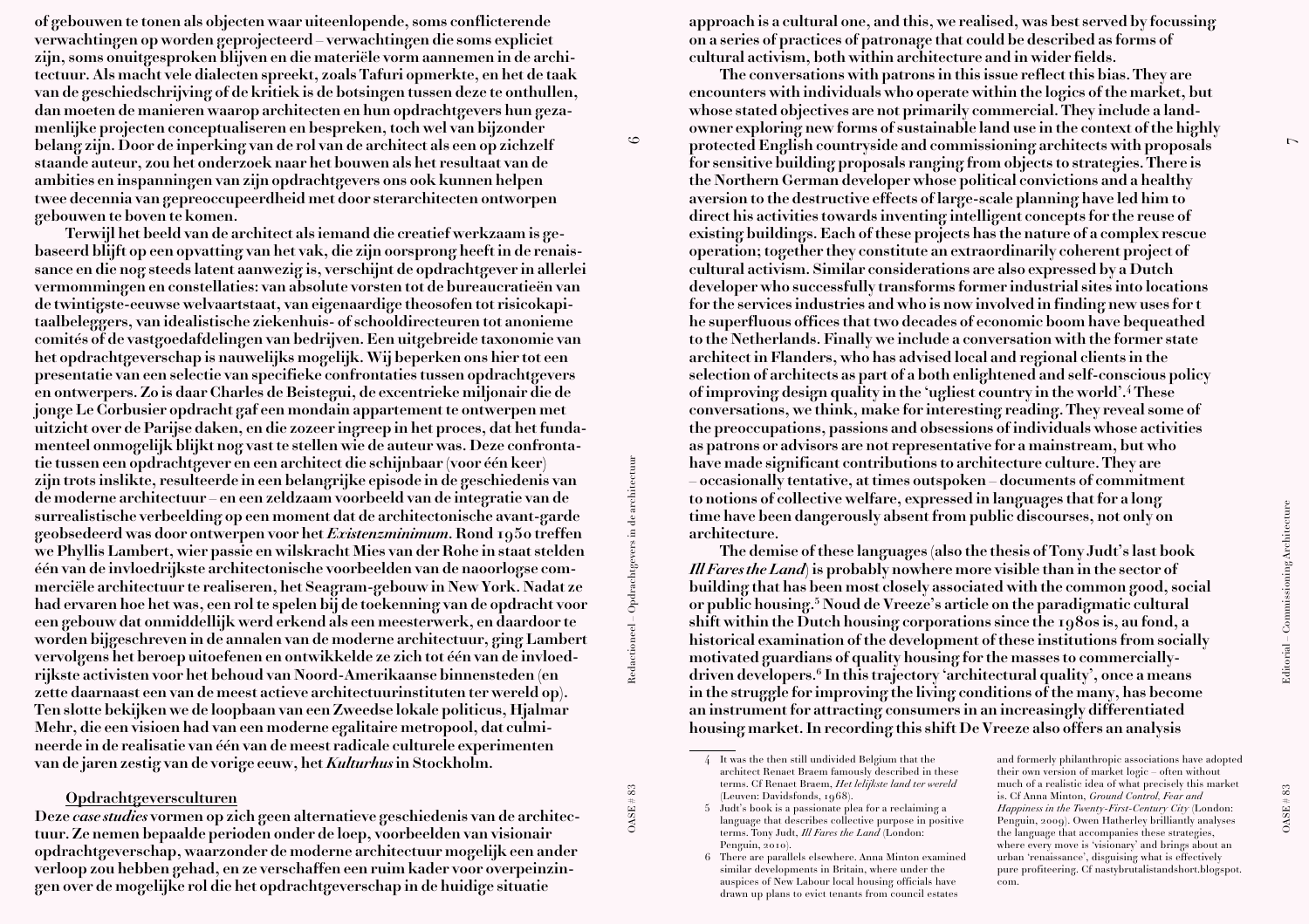**speelt. Deze overpeinzingen, een serie gesprekken met individuen die opdracht geven voor de constructie van gebouwen of die opdrachtgevers van advies dienen, zijn het resultaat van een ingewikkeld redactioneel gewetensonderzoek dat illustratief is voor de problemen waarmee de omgang met opdrachtgevers voor schrijvers over architectuur gepaard gaat. Oorspronkelijk was het onze bedoeling de huidige stand van zaken te onderzoeken, die wordt gekenmerkt door economische concentratieprocessen, projectontwikkelaars die op Europese schaal opereren en de economische logica die onmiddellijke winstgevendheid vereist in een sector die zich van oudsher laat leiden door langetermijndenken. De gevolgen van de economische crisis (ten minste in Nederland) en de ingrijpend gewijzigde perspectieven voor zowel de commerciële markt als de woningmarkt, maakten het praktisch onmogelijk, de huidige situatie uitgebreid in kaart te brengen. Het zal even duren voordat we weten hoe de sector – investeerders, projectontwikkelaars, bouwbedrijven en architecten – zich gaan aan-passen, en het uitvoerige onderzoek dat nodig zou zijn om deze processen inzichtelijk te maken valt buiten het bestek van een tijdschrift als OASE. Onze benadering is een culturele en we beseften dat deze benadering het best tot zijn recht zou komen als we ons concentreerden op een serie over opdrachtgeverspraktijken die zou kunnen worden omschreven als vormen van cultureel activisme op zowel het terrein van de architectuur als daarbuiten.** 

**De gesprekken met opdrachtgevers in dit nummer weerspiegelen deze intentie. Het zijn ontmoetingen met individuen die binnen de logica van de markt opereren, maar die zich doelen hebben gesteld die niet per definitie commercieel zijn. Onder hen bevindt zich een landeigenaar die, in de context van het zwaar beschermde Engelse platteland, nieuwe manieren zoekt om land duurzaam te gebruiken, en die architecten opdracht geeft met voorstellen voor intelligent bouwen te komen, van objecten tot strategieën. Er is een Noord-Duitse projectontwikkelaar, wiens politieke overtuigingen en een gezonde afkeer van de destructieve gevolgen van grootschalige planning hem ertoe hebben gebracht, zijn activiteiten te richten op het bedenken van delicate concepten voor het hergebruik van bestaande gebouwen. Elk van deze projecten is een soort complexe reddingsoperatie; samen vormen ze een buitengewoon coherent cultureel-activistisch project. Soortgelijke overwegingen worden ook verwoord door een Nederlandse projectontwikkelaar, die met succes voormalige industrieterreinen transformeert tot locaties voor de dienstenindustrie en die momenteel betrok-ken is bij het bedenken van nieuwe gebruiksmogelijkheden voor de overtollige kantoren, die twee decennia van economische groei aan Nederland hebben nagelaten. Ten slotte hebben we een gesprek opgenomen met de voormalige Vlaams bouwmeester, die lokale en regionale opdrachtgevers als onderdeel van een zowel verlichte als zelfbewuste strategie adviseerde bij de selectie van architecten, teneinde de kwaliteit van het ontwerp in 'het lelijkste land ter wereld' te verbeteren.4 We denken dat deze gesprekken voor interessante lectuur zorgen. Ze onthullen sommige van de preoccupaties, passies en obsessies van individuen die actief zijn als opdrachtgever of adviseur, en die niet representatief zijn voor de hoofdstroom, maar wel belangrijke bijdragen hebben geleverd aan de architectonische cultuur. Ze getuigen – nu en dan aarzelend, soms onverbloemd – van engagement aan noties van collectief** 

Redactioneel – Opdrachtgevers in de architectuur OASE # 83 Redactioneel – Opdrachtgevers in de architectuur

 $\infty$ 

 $OASE #83$ 

fameus. Zie: Renaet Braem, Het lelijkste land ter wereld (Leuven: Davidsfonds, 1968).

**of the current state of affairs and the need for a radical rediscovery and recuperation of communitarian and co-operative values.** 

**What can we learn from all this? First, that cultures of patronage (like those of construction) are a fundamental ingredient of cultures of architecture. Architects, who over the past two decades have started to conceive of themselves as entrepreneurs, only mirror shifts in the values of those they encounter as clients. Secondly, it is probably not architectural innovation that will generate responses to new social or ecological challenges but new forms of patronage, with clients who are committed, co-operative and driven by convictions, while being realistic in their methods. It is a dialogue with patrons that might allow architects to recuperate a language of collective purpose that has almost disappeared from professional discourses. Most urgent would be a reinvention of cooperative patronage; groups of clients with an interest not in amortisation periods but in inhabiting a house, a neighbourhood or, occasionally, a garden.7 There is no better architecture than one that has been conceived from an active partnership of patrons and designers. This simple fact may have been forgotten over a long period obsessed with professionalising all aspects of our everyday arrangements. Crises produce opportunities. Here is one of them.**

 $\circ$ 

Heyden, Hier entsteht, Strategien partizipativer Architektur und räumlicher Aneignung (Berlin: b-books, 2004/2007).

<sup>4</sup> De beschrijving van architect Renaet Braem van het toen nog onverdeelde België in deze termen is

<sup>7</sup> The starting points for initiatives towards collective patronage can be varied, as the survey by Jesko Fezer and Mathias Heyden of initiatives in various European cities illustrates. Cf Jesko Fezer and Mathias